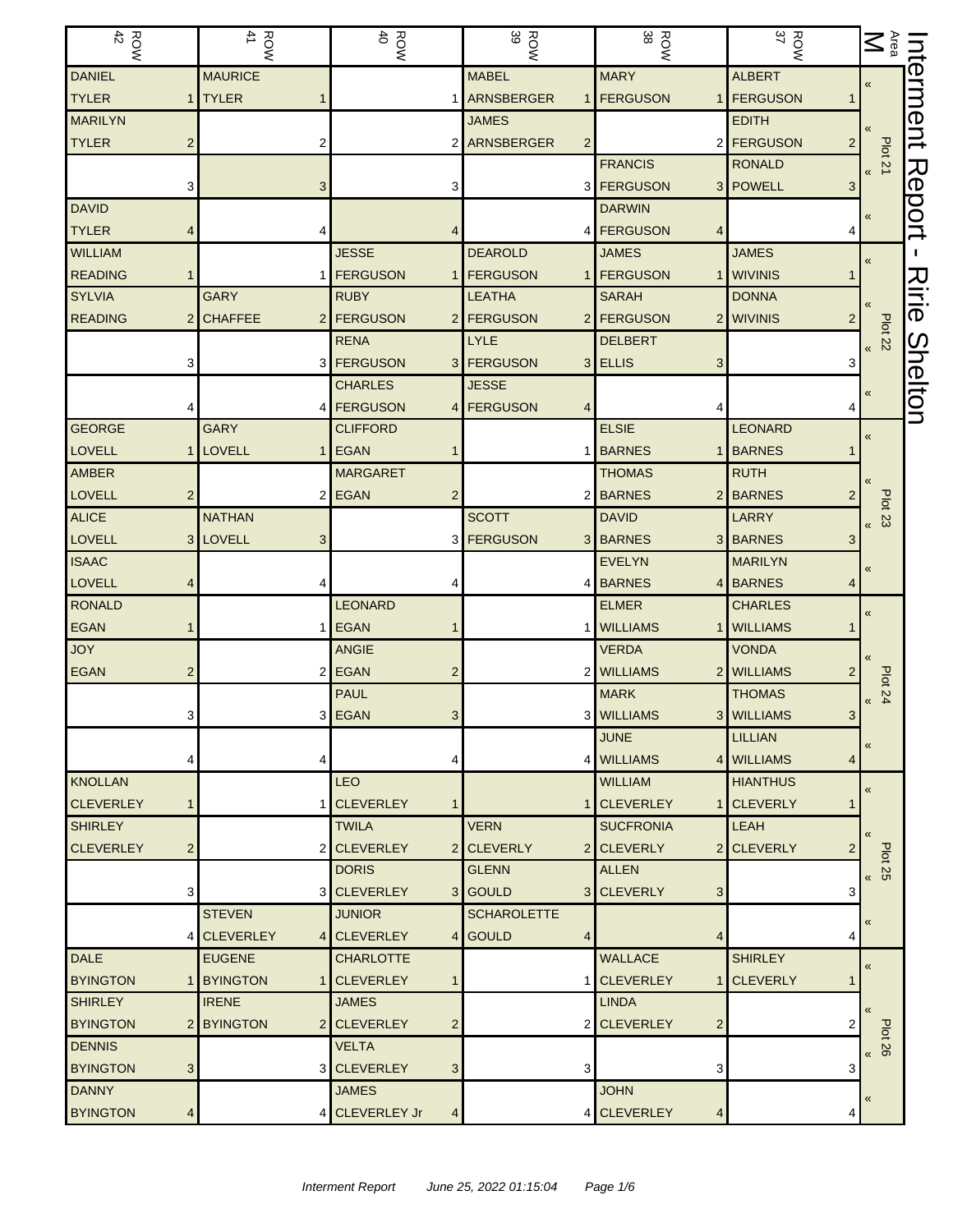| $\frac{ROW}{42}$          |                         | ROW<br>41                      | $\frac{R}{40}$               | ROW<br>39          |   | ROW<br>38                           | ROW<br>37      | $\sum_{\text{Area}}$                            | Interment |
|---------------------------|-------------------------|--------------------------------|------------------------------|--------------------|---|-------------------------------------|----------------|-------------------------------------------------|-----------|
|                           |                         |                                | LEO                          | <b>LLOYD</b>       |   | <b>FRANK</b>                        |                | $\pmb{\ll}$                                     |           |
|                           |                         |                                | 1 BUSH                       | 1 MYLER            |   | <b>SERMON</b>                       |                |                                                 |           |
| <b>NADA</b>               |                         |                                | <b>EDNA</b>                  | <b>THELMA</b>      |   | <b>DORIS</b>                        |                |                                                 |           |
| <b>SUMMERS</b>            | 2                       |                                | 2 BUSH                       | 2 MYLER            |   | 2 SERMON<br>$\overline{\mathbf{c}}$ | 2              | <b>Plot 27</b>                                  |           |
|                           |                         |                                | <b>LAWRENCE</b>              | <b>KAY</b>         |   | <b>FREDRICK</b>                     |                |                                                 |           |
|                           | 3                       |                                | 3 BUSH                       | 3 MYLER            |   | 3 SERMON<br>3                       | 3              |                                                 | Report    |
|                           |                         |                                |                              | <b>PAMELA</b>      |   | <b>SHEILA</b>                       |                | $\pmb{\ll}$                                     |           |
|                           |                         |                                |                              | 4 SHELTON          | 4 | <b>SERMON</b><br>4                  |                |                                                 |           |
| <b>JOHN</b>               |                         | <b>TIMOTHY</b>                 | <b>HENRY</b>                 | <b>DOYLE</b>       |   | <b>HENRY</b>                        |                | $\pmb{\langle} \pmb{\langle}$                   |           |
| <b>WHEELER</b>            | 1                       | <b>WHEELER</b><br>1.           | <b>CLARK</b>                 | 1 CLARKE           |   | <b>SERMON</b>                       |                |                                                 |           |
| <b>VORIS</b>              |                         |                                | <b>ANNA</b>                  | <b>EMMA</b>        |   | <b>LOUISE</b>                       |                |                                                 | スミニ       |
| <b>WHEELER</b>            | 2                       |                                | 2 CLARK                      | 2 CLARK            |   | 2 SERMON<br>$\overline{c}$          |                |                                                 | ወ         |
|                           |                         |                                | <b>JOSEPH</b>                |                    |   | <b>JEAN</b>                         |                | Plot 28<br>92                                   |           |
|                           | З                       |                                | 3 CLARK<br>3                 |                    |   | 3 RICHINS<br>3                      | 3              |                                                 |           |
|                           |                         |                                |                              |                    |   |                                     |                | «                                               | Shelton   |
|                           |                         |                                |                              |                    |   |                                     |                |                                                 |           |
| <b>ARTHUR</b>             |                         |                                | <b>JAMES</b>                 | <b>MARY</b>        |   | <b>MATTHEW</b>                      |                | $\pmb{\ll}$                                     |           |
| <b>HALL</b>               |                         |                                | CHRISTENSEN Sr 1 CHRISTENSEN |                    |   | PECK                                |                |                                                 |           |
| <b>ADA</b>                |                         |                                |                              | <b>JAMES</b>       |   |                                     |                |                                                 |           |
| <b>HALL</b>               | 2                       | 2                              | 2                            | <b>CHRISTENSEN</b> | 2 | 2                                   |                |                                                 |           |
| <b>JOHN</b>               |                         |                                | <b>FLOYD</b>                 |                    |   |                                     |                | <b>Plot 29</b><br>$\pmb{\langle} \pmb{\langle}$ |           |
| <b>HALL</b>               | 3                       |                                | 3 CHRISTENSEN<br>3           |                    | 3 | 3                                   | 3              |                                                 |           |
| <b>ALICE</b>              |                         | <b>RICHARD</b>                 | <b>HAROLD</b>                | <b>ROY</b>         |   |                                     |                | $\pmb{\ll}$                                     |           |
| <b>HALL</b>               | 4 <sup>1</sup>          | <b>HALL</b><br>$\vert 4 \vert$ | <b>CHRISTENSEN</b>           | 4 CHRISTENSEN      | 4 | 4                                   |                |                                                 |           |
| <b>JOHN</b>               |                         |                                | <b>WILLIAM</b>               | <b>WALTER</b>      |   | <b>ROBERT</b>                       | <b>CHARLES</b> | $\pmb{\langle} \pmb{\langle}$                   |           |
| <b>BYINGTON</b>           |                         |                                | 1 MILLER                     | 1 MILLER           |   | <b>ALBERT</b><br>11                 | <b>ASHLEY</b>  |                                                 |           |
| <b>WANDA</b>              |                         | <b>HAILEY</b>                  | LOIS                         | <b>JOHN</b>        |   | <b>CHARLOTTE</b>                    | <b>ALMEDA</b>  |                                                 |           |
| <b>BYINGTON</b>           | 2 <sub>1</sub>          | <b>ALLEN</b>                   | 2 MILLER                     | 2 MILLER Sr        |   | 2 ALBERT                            | 2 ASHLEY       |                                                 |           |
| <b>DARYL</b>              |                         |                                | <b>SHIRLEY</b>               | <b>MINNIE</b>      |   |                                     |                | <b>Plot 30</b><br>$\pmb{\kappa}$                |           |
| <b>BYINGTON</b>           | 3 <sup>1</sup>          |                                | 3 MILLER                     | 3 MILLER           | 3 | 3                                   | 3              |                                                 |           |
|                           |                         |                                | <b>CHAD</b>                  | <b>DALE</b>        |   |                                     |                | «                                               |           |
|                           | 4                       | 4                              | <b>CURTIS</b>                | 4 MILLER           | 4 | 4                                   | 4              |                                                 |           |
| <b>ELWOOD</b>             |                         | <b>JIMMY</b>                   | <b>JOHN</b>                  |                    |   | <b>JOHN</b>                         | <b>JAMES</b>   | $\pmb{\kappa}$                                  |           |
| <b>COLES</b>              | 1                       | <b>GOULD</b>                   | 1   MONROE<br>1              |                    |   | <b>WISE</b>                         | 1 WISE         |                                                 |           |
| LAREE                     |                         | <b>YVONNE</b>                  | <b>OPAL</b>                  | <b>JUDY</b>        |   | <b>EDITH</b>                        | <b>PHOEBE</b>  | $\ll$                                           |           |
| <b>COLES</b>              | 2                       | <b>GOULD</b><br>2 <sub>1</sub> | <b>EDDINS</b>                | 2 MONROE           |   | 2 WISE                              | 2 WISE<br>2    | Plot 31                                         |           |
|                           |                         |                                | <b>JEFFERY</b>               |                    |   | <b>JOSEPH</b>                       | <b>BRUCE</b>   | $\pmb{\langle} \pmb{\langle}$                   |           |
|                           | 3                       |                                | 3 MONROE<br>3                |                    | 3 | <b>WISE</b>                         | 3 WISE<br>3    |                                                 |           |
|                           |                         |                                | <b>TAMMY</b>                 | <b>DANNY</b>       |   | <b>SHERRY</b>                       | <b>JAMES</b>   | $\pmb{\langle} \pmb{\langle}$                   |           |
|                           | 4                       |                                | 4 MONROE                     | 4 MONROE           |   | 4 WISE                              | 4 WISE<br>4    |                                                 |           |
|                           |                         |                                | <b>GLORIA</b>                | <b>JOHN</b>        |   | <b>BENJAMIN</b>                     |                | $\pmb{\langle} \pmb{\langle}$                   |           |
|                           |                         |                                | 1 MILLER                     | 1 MILLER Jr        |   | <b>STITT</b><br>1                   |                |                                                 |           |
| <b>GLORIA &amp; LARRY</b> |                         |                                | <b>WILLIAM</b>               | <b>MARY</b>        |   | <b>EVA</b>                          |                | $\alpha$                                        |           |
| <b>FERGUSON</b>           | $\overline{\mathbf{c}}$ |                                | 2 MILLER                     | 2 MILLER           |   | 2 STITT<br>$\overline{c}$           |                | <b>Plot 32</b>                                  |           |
| <b>DONNA</b>              |                         |                                | <b>JAMES</b>                 | <b>RODNEY</b>      |   |                                     |                | $\ll$                                           |           |
| <b>ROBINSON</b>           | 3                       |                                | 3 MILLER                     | 3 PARR             | 3 | 3                                   | 3              |                                                 |           |
|                           |                         |                                | <b>CLARENCE</b>              |                    |   | <b>BABY BOY</b>                     |                | «                                               |           |
|                           | 4                       |                                | 4 SHORE<br>4                 |                    |   | 4 HOWELL<br>4                       | 4              |                                                 |           |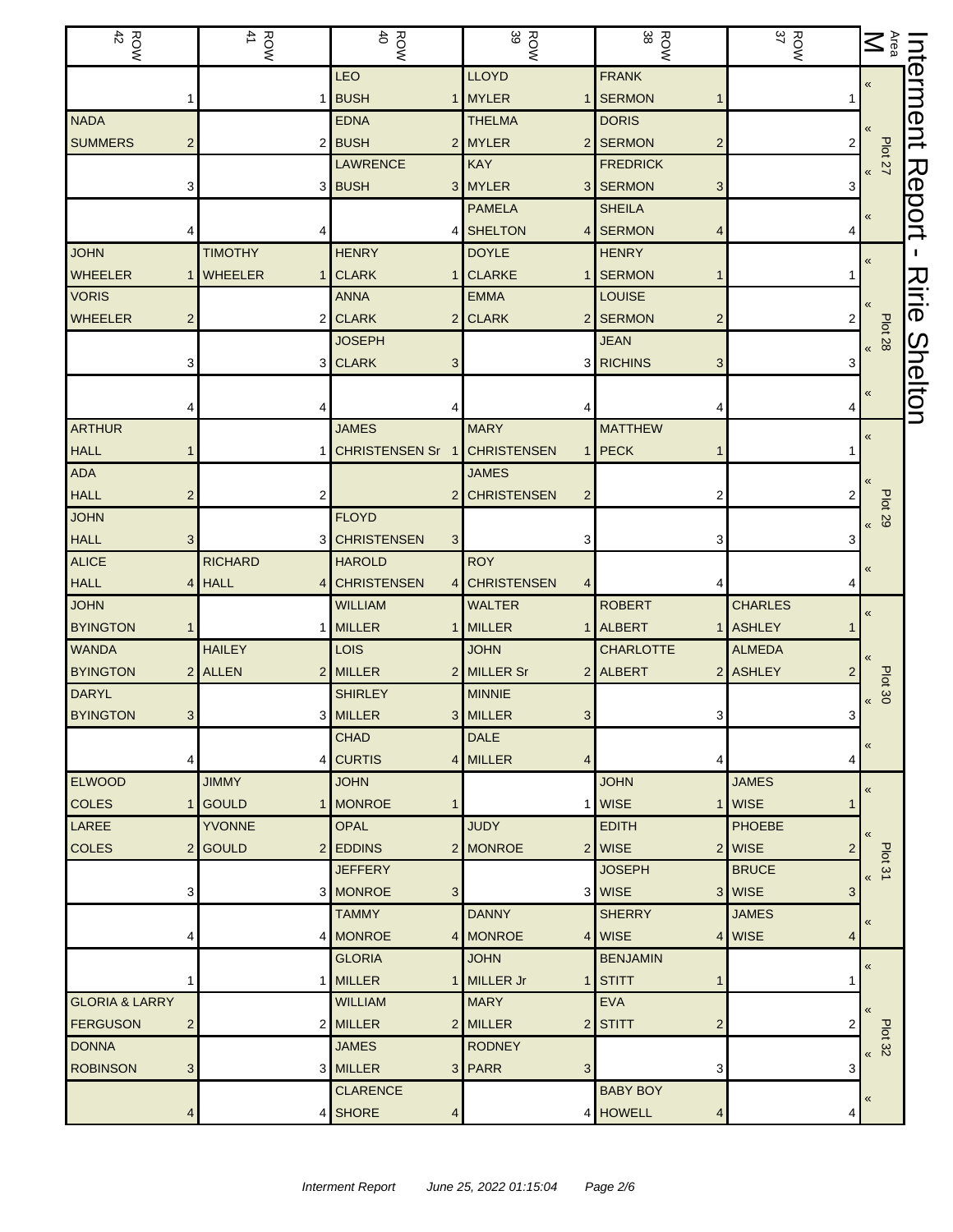| $\frac{1}{42}$   |                | <b>ROW</b><br>41          | <b>ROW</b>                  | ROW<br>39                                     | ROW<br>38                                    | ROW<br>37      | $\sum_{\text{Area}}$               | Interment |
|------------------|----------------|---------------------------|-----------------------------|-----------------------------------------------|----------------------------------------------|----------------|------------------------------------|-----------|
|                  |                |                           | <b>DAVID</b>                | <b>MERRILL</b>                                | <b>JOHN</b>                                  | <b>BLAINE</b>  | $\pmb{\kappa}$                     |           |
|                  |                |                           | 1 MONROE<br>$\mathbf{1}$    | <b>BYINGTON</b>                               | <b>CLARK</b>                                 | 1 CLARK        |                                    |           |
|                  |                |                           | <b>MICKEY</b>               | <b>BESSIE</b>                                 | <b>KATHERINE</b>                             |                |                                    |           |
|                  | 2              |                           | 2 MONROE                    | 2 BYINGTON<br>$\overline{2}$                  | <b>ELLINGFORD</b><br>$\overline{\mathbf{c}}$ | 2              | Plot 33<br>>>                      |           |
|                  |                |                           | <b>TOMMY</b>                | <b>HEIDI</b>                                  | <b>BABY BOY</b>                              |                |                                    | Report    |
| <b>ROBERT</b>    | 3              |                           | 3 HAHN<br><b>JASON</b>      | 3 BYINGTON<br>3 <sup>1</sup><br><b>RONALD</b> | <b>CLARK</b><br>3                            | 3              |                                    |           |
| <b>SCHNEIDER</b> | 4              |                           | 4 MONROE                    | 4 BYINGTON                                    |                                              |                | «                                  |           |
| <b>LAWRENCE</b>  |                |                           | <b>SEYMOUR</b>              | <b>JENNAFER</b>                               | EARL                                         |                |                                    |           |
| <b>WATERS</b>    |                |                           | 1 GREEN<br>1                | <b>MONROE</b>                                 | <b>MORGAN</b>                                |                | «                                  |           |
| PEARL            |                |                           |                             | <b>ROBERT</b>                                 | <b>EMMA</b>                                  | <b>RONALD</b>  |                                    | Ririe     |
| <b>WATERS</b>    | $\overline{2}$ | 2                         |                             | 2 BYINGTON                                    | 2 MORGAN                                     | 2 MORGAN       |                                    |           |
| <b>STEVEN</b>    |                | <b>ELDEN</b>              | <b>JOHN</b>                 | ANGEL                                         | <b>SHERRI</b>                                |                | Plot 34<br>$\overline{\mathbf{K}}$ |           |
| <b>WATERS</b>    | 3              | <b>CRESS</b>              | 3 BYINGTON<br>3             | <b>BATEMAN</b><br>3                           | <b>ARCHER</b><br>3                           |                |                                    | Shelton   |
|                  |                |                           |                             |                                               | <b>BABY</b>                                  | <b>STEVEN</b>  | «                                  |           |
|                  |                |                           |                             |                                               | 4 MORGAN                                     | 4 MORGAN<br>4  |                                    |           |
| <b>RALPH</b>     |                | <b>ANTONE</b>             |                             |                                               |                                              |                | «                                  |           |
| <b>BROWN</b>     |                | <b>BROWN</b>              |                             |                                               |                                              |                |                                    |           |
|                  |                | <b>GENEVA</b>             |                             |                                               |                                              |                |                                    |           |
|                  |                | 2 BROWN<br>$\overline{2}$ | 2                           |                                               | 2                                            |                |                                    |           |
|                  |                | <b>PHYLLIS</b>            |                             |                                               |                                              |                | Plot 35<br>$\pmb{\mathcal{R}}$     |           |
|                  |                | 3 FRAILEY<br>3            | 3                           |                                               | 3                                            | З              |                                    |           |
|                  |                |                           |                             | <b>GUILLERMO</b>                              | <b>MICHAEL</b>                               |                | «                                  |           |
|                  |                | 4                         | 4                           | <b>JIMENEZ</b><br> 4                          | <b>MACRUM</b>                                |                |                                    |           |
| <b>VIC</b>       |                |                           |                             |                                               | <b>ROSS</b>                                  |                | «                                  |           |
| <b>YATES</b>     |                |                           |                             |                                               | LARSEN                                       |                |                                    |           |
| <b>CONNIE</b>    |                |                           |                             |                                               | <b>RUBY</b>                                  |                |                                    |           |
| <b>YATES</b>     | 2              | 2                         | 2                           |                                               | 2 LARSEN<br>$\overline{2}$                   |                | Plot 36                            |           |
| <b>BRENT</b>     |                |                           |                             |                                               |                                              |                | $\pmb{\mathcal{R}}$                |           |
| <b>MENG</b>      | 3 <sup>1</sup> | 3                         | $\mathbf{3}$                | 3.                                            | 3                                            | 3              |                                    |           |
|                  |                |                           |                             |                                               |                                              |                | «                                  |           |
|                  | 4              | 4                         | 4                           |                                               | 4                                            | 4              |                                    |           |
| <b>RALPH</b>     |                |                           | <b>ALBERT</b>               |                                               |                                              |                | $\pmb{\kappa}$                     |           |
| <b>SHELLEY</b>   |                |                           | 1 MILLHOUSE<br>$\mathbf{1}$ |                                               | 1                                            |                |                                    |           |
|                  | 2              | 2                         | 2                           | 2                                             | 2                                            | 2              |                                    |           |
| <b>ZEE</b>       |                |                           |                             |                                               | <b>ROBIN</b>                                 |                | Plot <sub>37</sub>                 |           |
| <b>HILL</b>      | 3              | 3                         | 3                           |                                               | 3 LEWIS<br>3                                 | 3              | $\pmb{\ll}$                        |           |
|                  |                |                           |                             |                                               |                                              |                |                                    |           |
|                  | 4              | 4                         | 4                           | 4                                             | 4                                            | 4              | «                                  |           |
|                  |                |                           |                             |                                               |                                              |                |                                    |           |
| <b>ROADWAY</b>   |                | <b>ROADWAY</b>            | 1 ROADWAY<br>$\mathbf{1}$   | <b>ROADWAY</b><br>1                           | <b>ROADWAY</b>                               | 1 ROADWAY      | $\pmb{\ll}$                        |           |
|                  |                |                           |                             |                                               |                                              |                |                                    |           |
| <b>ROADWAY</b>   | $\overline{2}$ | <b>ROADWAY</b>            | 2 ROADWAY                   | 2 ROADWAY                                     | 2 ROADWAY                                    | 2 ROADWAY<br>2 | «                                  |           |
|                  |                |                           |                             |                                               |                                              |                | Plot 38<br>$\pmb{\ll}$             |           |
| <b>ROADWAY</b>   |                | 3 ROADWAY                 | 3 ROADWAY                   | 3 ROADWAY                                     | 3 ROADWAY                                    | 3 ROADWAY<br>3 |                                    |           |
|                  |                |                           |                             |                                               |                                              |                | «                                  |           |
| <b>ROADWAY</b>   |                | 4 ROADWAY                 | 4 ROADWAY                   | 4 ROADWAY                                     | 4 ROADWAY                                    | 4 ROADWAY<br>4 |                                    |           |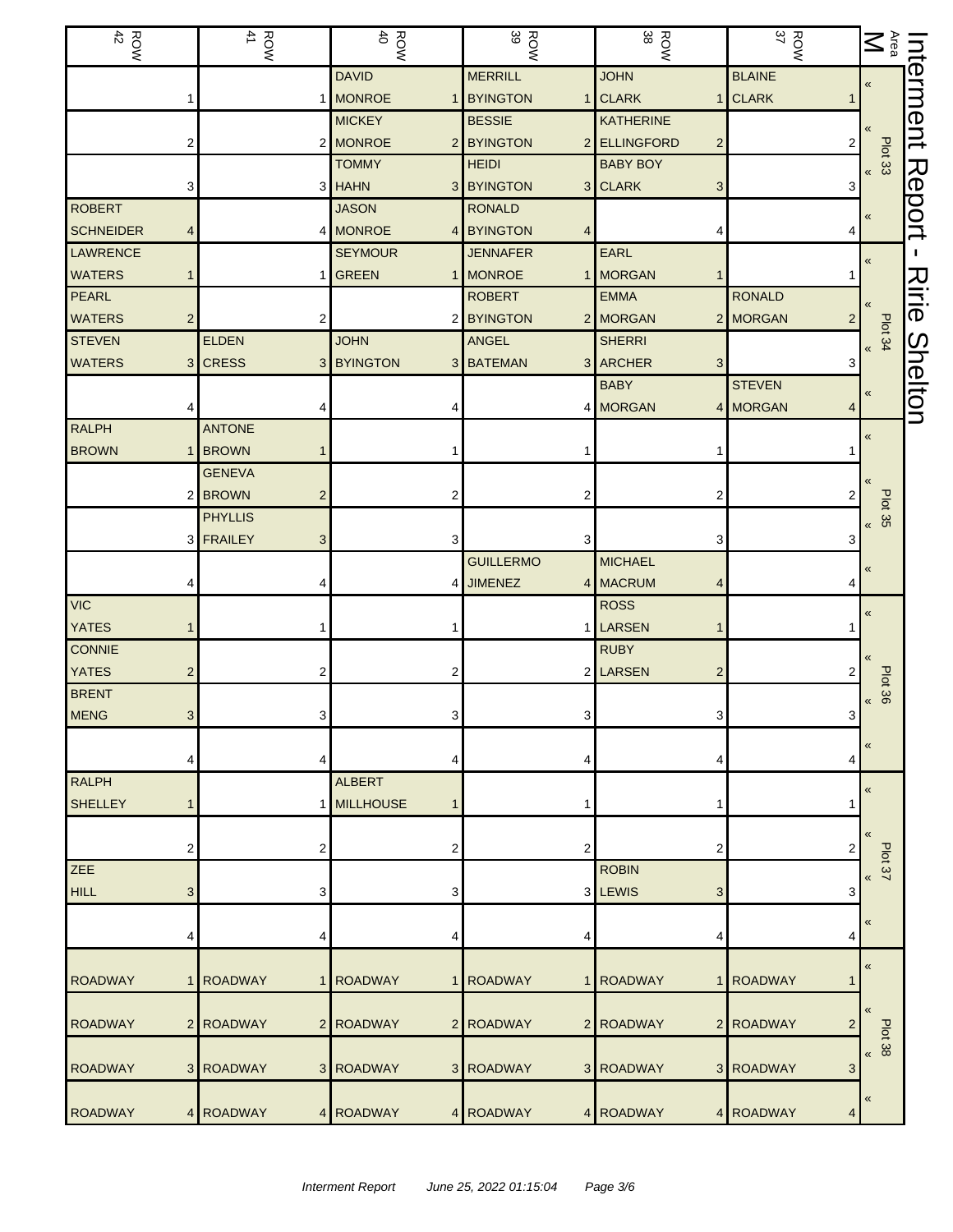| ROW<br>48 | <b>ROW</b><br>47   | <b>ROW</b>                           | <b>ROW</b><br>45                          | $\frac{ROW}{44}$                            | ROW<br>43                       | $\sum_{\text{Area}}$                  | Interment      |
|-----------|--------------------|--------------------------------------|-------------------------------------------|---------------------------------------------|---------------------------------|---------------------------------------|----------------|
|           |                    | <b>ELDON</b>                         |                                           | <b>FRANCIS</b>                              |                                 | «                                     |                |
|           |                    | $1$ <b>RIRIE</b>                     |                                           | 1 MARLER                                    |                                 |                                       |                |
|           |                    | <b>WILMA</b>                         |                                           |                                             |                                 |                                       |                |
|           |                    | $2$ RIRIE<br>$\overline{\mathbf{c}}$ | 2                                         | 2                                           | $\overline{c}$                  | $\frac{1}{2}$                         |                |
|           |                    | <b>ELDON</b>                         |                                           | <b>MARK</b>                                 |                                 |                                       | Report         |
|           |                    | 3 RIRIE<br>3                         |                                           | 3 MARLER<br>3                               | 3                               |                                       |                |
|           |                    | <b>DIANE</b><br>$4$ RIRIE            |                                           | <b>GEORGE</b><br>4 MARLER                   |                                 | «                                     |                |
|           | <b>CLEO</b>        | 4<br><b>PARLEY</b>                   | <b>KENNETH</b>                            | 4<br><b>JOSEPH</b>                          | 4                               |                                       | L.             |
|           | <b>FREEMAN</b>     | $1$ RIRIE<br>1                       | <b>STROMBERG</b>                          | $1$ RIRIE<br>1                              |                                 | $\pmb{\kappa}$                        |                |
|           | <b>DOROTHY</b>     | <b>EDNA</b>                          |                                           | <b>VIOLA</b>                                |                                 |                                       | Ririe          |
|           | <b>FREEMAN</b>     | $2$ RIRIE<br>$\overline{c}$          |                                           | $2$ RIRIE<br>$\overline{\mathbf{c}}$        | 2                               |                                       |                |
|           | <b>RACHELLE</b>    |                                      |                                           | <b>JOSEPH</b>                               |                                 | Plot 22                               |                |
|           | <b>FOWERS</b><br>3 | 3                                    |                                           | 3 RIRIE<br>3                                | 3                               |                                       |                |
|           |                    | <b>BABY</b>                          |                                           |                                             |                                 |                                       | <b>Shelton</b> |
|           |                    | 4 RIRIE<br>4                         | 4                                         | 4                                           | 4                               | «                                     |                |
|           |                    | <b>GEORGE</b>                        |                                           |                                             |                                 | «                                     |                |
|           |                    | 1 LOVELL                             | 1                                         |                                             |                                 |                                       |                |
|           | PEGGY              | <b>HARRIET</b>                       | <b>PATRICIA</b>                           |                                             |                                 |                                       |                |
|           | <b>REUSS</b>       | 2 LOVELL<br>$\overline{2}$           | <b>JOHNSON</b><br>$\overline{\mathbf{c}}$ | 2                                           | 2                               |                                       |                |
|           |                    | <b>VERN</b>                          |                                           |                                             |                                 | <b>Plot 23</b><br>$\pmb{\mathcal{R}}$ |                |
|           |                    | 3 HAMILTON                           | 3 AVAILABLE<br>$\ensuremath{\mathsf{3}}$  | 3                                           | 3                               |                                       |                |
|           |                    | <b>MYRNA</b>                         |                                           |                                             |                                 | «                                     |                |
|           |                    | 4 HAMILTON                           | 4 AVAILABLE<br>4                          | 4                                           | 4                               |                                       |                |
|           | <b>CLYDE</b>       | <b>EDMOND</b>                        |                                           | <b>JOSEPH</b>                               |                                 | $\pmb{\kappa}$                        |                |
|           | <b>WILLIAMS</b>    | 1 LOVELL<br>1                        |                                           | 1 LOVELL<br>1                               |                                 |                                       |                |
|           | <b>FLORENCE</b>    | <b>JESSIE</b>                        |                                           | <b>VERLA</b>                                |                                 | $\pmb{\langle} \pmb{\langle}$         |                |
|           | <b>WILLIAMS</b>    | 2 LOVELL<br>$\overline{2}$           |                                           | 2 LOVELL<br>$\overline{c}$                  | 2                               | Plot 24                               |                |
|           |                    |                                      |                                           | <b>LOAINE</b>                               |                                 | $\pmb{\mathcal{R}}$                   |                |
|           | 3                  | 3 <sup>1</sup>                       |                                           | 3 LARSEN<br>3 <sup>1</sup><br><b>DONALD</b> | 3 <sup>1</sup><br><b>DONALD</b> |                                       |                |
|           | 4                  | 4                                    |                                           | 4 LARSEN<br>4                               | <b>BERNARD</b><br>4             | $\pmb{\kappa}$                        |                |
|           | <b>ALBERT</b>      | <b>GEORGE</b>                        |                                           | <b>THOMAS</b>                               | <b>FARRELL</b>                  |                                       |                |
|           | <b>BENNETT</b>     | 1 LOVELL                             |                                           | 1 BOWLES                                    | <b>BOWLES</b>                   | $\pmb{\kappa}$                        |                |
|           | <b>EMMA</b>        | <b>EDITH</b>                         |                                           | <b>MARTHA</b>                               |                                 |                                       |                |
|           | <b>BENNETT</b>     | 2 LOVELL<br>$\overline{2}$           |                                           | 2 BOWLES<br>2                               | 2                               |                                       |                |
|           |                    |                                      |                                           | <b>DARLENE</b>                              |                                 | Plot 25                               |                |
|           | 3                  | 3                                    |                                           | 3 BOWLES<br>3                               | 3                               |                                       |                |
|           |                    | <b>MONTE</b>                         |                                           | <b>BARBARA</b>                              |                                 | «                                     |                |
|           |                    | 4 JENSEN<br>4                        |                                           | 4 BOWLES<br>4                               | 4                               |                                       |                |
|           |                    | <b>HAROLD</b>                        | <b>FLOYD</b>                              | <b>RALPH</b>                                |                                 | $\pmb{\kappa}$                        |                |
|           |                    | 1 FREEMAN<br>1                       | FREEMAN                                   | 1 FREEMAN<br>1                              |                                 |                                       |                |
|           |                    | <b>MARY</b>                          | <b>BEATRICE</b>                           | <b>DONNA</b>                                |                                 |                                       |                |
|           |                    | 2 FREEMAN                            | 2 FREEMAN                                 | 2 FREEMAN<br>$\overline{c}$                 | 2                               | Plot 26<br>92 pld                     |                |
|           | LOY                |                                      | <b>BRIAN (Reserved)</b>                   | <b>BABY GIRL</b>                            |                                 |                                       |                |
|           | <b>SMOUT</b><br>3  |                                      | 3 FREEMAN                                 | 3 FREEMAN<br>3                              | 3                               |                                       |                |
|           | <b>VELMA</b>       | <b>LESLIE</b>                        | <b>TRUDY (Reserved)</b>                   | <b>NAOMI</b>                                |                                 | «                                     |                |
|           | <b>SMOUT</b>       | 4 FREEMAN                            | 4 FREEMAN                                 | 4 FREEMAN<br>4                              | 4                               |                                       |                |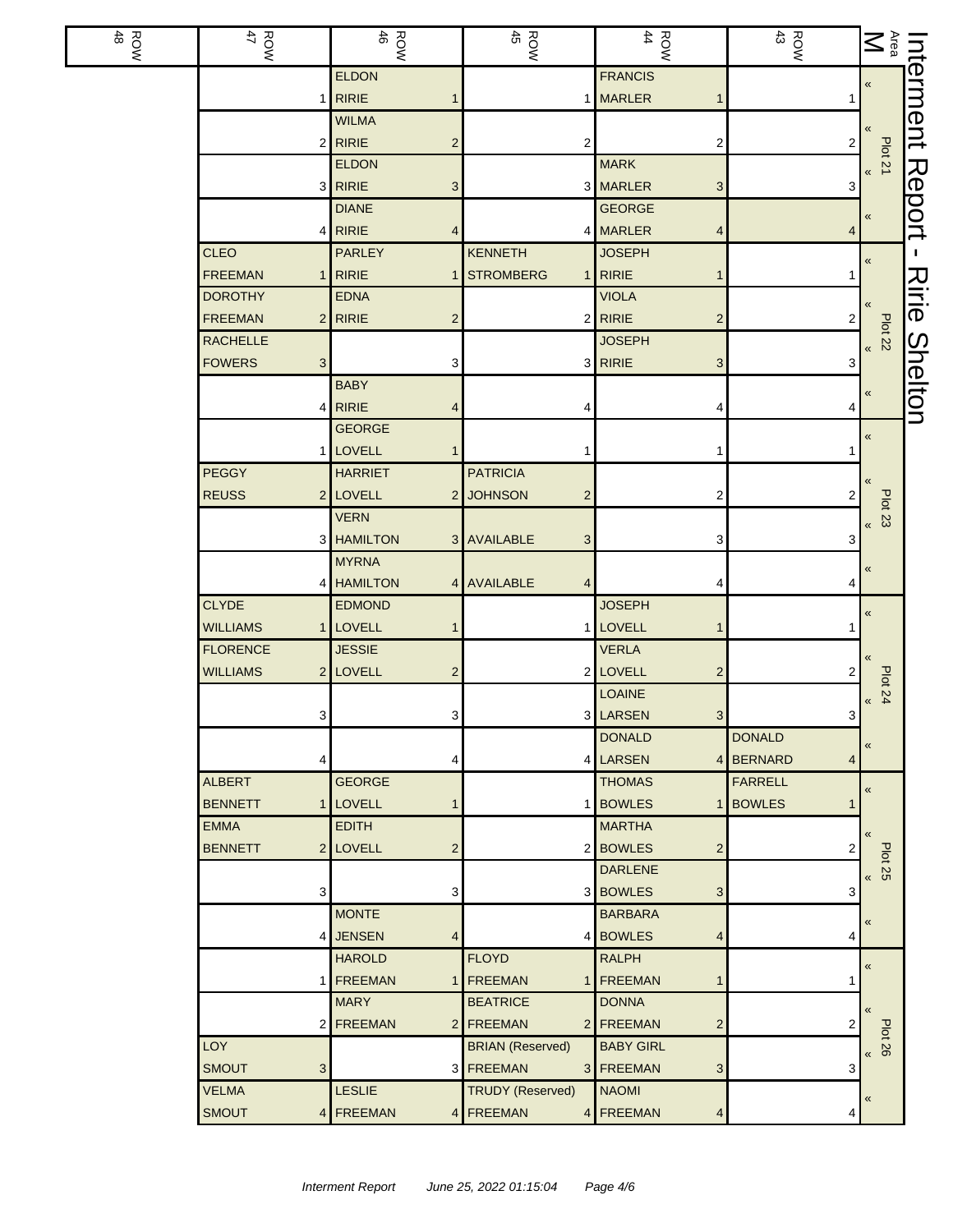| ROW<br>48 | ROW<br>47                                    | $\frac{R}{46}$                   | $\begin{array}{c}\n\text{ROW} \\ 45\n\end{array}$ | $\frac{ROW}{4}$             | $\begin{array}{c}\n\text{RON} \\ \text{A3}\n\end{array}$ | $\begin{tabular}{c c} \hline \multicolumn{1}{c}{\text{Inferment}} \\ \hline \multicolumn{1}{c}{\text{Ara}} & \multicolumn{1}{c}{\text{on}} \\ \multicolumn{1}{c}{\text{Ara}} & \multicolumn{1}{c}{\text{on}} \\ \multicolumn{1}{c}{\text{Ara}} & \multicolumn{1}{c}{\text{on}} \\ \multicolumn{1}{c}{\text{Ara}} & \multicolumn{1}{c}{\text{on}} \\ \multicolumn{1}{c}{\text{Ara}} & \multicolumn{1}{c}{\text{on}} \\ \multicolumn{1}{c}{\text{Ara}} & \multicolumn{1}{c}{\text{on}} \\$ |                |
|-----------|----------------------------------------------|----------------------------------|---------------------------------------------------|-----------------------------|----------------------------------------------------------|------------------------------------------------------------------------------------------------------------------------------------------------------------------------------------------------------------------------------------------------------------------------------------------------------------------------------------------------------------------------------------------------------------------------------------------------------------------------------------------|----------------|
|           | <b>GEORGE</b>                                | <b>ARTHUR</b>                    |                                                   | <b>ELDON</b>                |                                                          |                                                                                                                                                                                                                                                                                                                                                                                                                                                                                          |                |
|           | <b>FREEMAN</b><br>$\mathbf 1$                | <b>BOWLES</b>                    |                                                   | 1 TIRRELL<br>$\mathbf{1}$   |                                                          |                                                                                                                                                                                                                                                                                                                                                                                                                                                                                          |                |
|           |                                              | LEAH                             | <b>DAVID</b>                                      | <b>LILA</b>                 |                                                          |                                                                                                                                                                                                                                                                                                                                                                                                                                                                                          |                |
|           |                                              | 2 BOWLES                         | 2 LORDS                                           | 2 TIRRELL<br>$\overline{c}$ | $\overline{\mathbf{c}}$                                  | <b>Plot 27</b>                                                                                                                                                                                                                                                                                                                                                                                                                                                                           |                |
|           |                                              | <b>ALAN</b>                      | <b>SHIRLEY</b>                                    | <b>ELDON</b>                |                                                          |                                                                                                                                                                                                                                                                                                                                                                                                                                                                                          |                |
|           |                                              | 3 BOWLES                         | 3 ANDERSON                                        | 3 TIRRELL<br>3              | 3                                                        |                                                                                                                                                                                                                                                                                                                                                                                                                                                                                          | Report         |
|           | <b>MARTY</b>                                 |                                  | <b>HAZEL</b>                                      |                             |                                                          | «                                                                                                                                                                                                                                                                                                                                                                                                                                                                                        |                |
|           | <b>FREEMAN</b><br>4                          |                                  | 4 CLARK<br>4                                      | 4                           | 4                                                        |                                                                                                                                                                                                                                                                                                                                                                                                                                                                                          |                |
|           | <b>GEORGE</b>                                | <b>RAY</b>                       |                                                   | <b>ALBERT</b>               | <b>FREDERIC</b>                                          | «                                                                                                                                                                                                                                                                                                                                                                                                                                                                                        | L.             |
|           | <b>CLARK</b><br>$\mathbf{1}$<br><b>IRENE</b> | SCHOFIELD<br>1                   |                                                   | 1 PERRY<br><b>ELIZABETH</b> | 1 NELSON<br>1                                            |                                                                                                                                                                                                                                                                                                                                                                                                                                                                                          |                |
|           | <b>CLARK</b>                                 | <b>JULIA</b><br>2 SCHOFIELD<br>2 |                                                   | 2 PERRY                     | <b>ALLENE</b><br>2 NELSON<br>2                           |                                                                                                                                                                                                                                                                                                                                                                                                                                                                                          | Ririe          |
|           |                                              |                                  |                                                   |                             |                                                          | Plot 28<br>> 8                                                                                                                                                                                                                                                                                                                                                                                                                                                                           |                |
|           | 3                                            | 3                                | 3                                                 | 3                           | 3                                                        |                                                                                                                                                                                                                                                                                                                                                                                                                                                                                          |                |
|           |                                              |                                  | <b>DE LAURE</b>                                   |                             |                                                          |                                                                                                                                                                                                                                                                                                                                                                                                                                                                                          |                |
|           |                                              |                                  | <b>CARLYLE</b><br>4                               | 4                           | 4                                                        | «                                                                                                                                                                                                                                                                                                                                                                                                                                                                                        | <b>Shelton</b> |
|           | <b>WILLIAM</b>                               | <b>CLARENCE</b>                  |                                                   | <b>RAYMOND</b>              | <b>DAWN</b>                                              |                                                                                                                                                                                                                                                                                                                                                                                                                                                                                          |                |
|           | <b>HILL</b><br>1                             | POTTER                           | $\mathbf{1}$                                      | <b>STREEPER</b>             | 1 SUMMERS<br>1                                           | «                                                                                                                                                                                                                                                                                                                                                                                                                                                                                        |                |
|           | <b>MARY</b>                                  |                                  |                                                   | <b>MARTHA</b>               | <b>WILLIAM</b>                                           |                                                                                                                                                                                                                                                                                                                                                                                                                                                                                          |                |
|           | <b>HILL</b><br>$\overline{c}$                | 2                                |                                                   | 2 STREEPER                  | 2 SUMMERS<br>2                                           |                                                                                                                                                                                                                                                                                                                                                                                                                                                                                          |                |
|           |                                              |                                  |                                                   |                             |                                                          | <b>Plot 29</b>                                                                                                                                                                                                                                                                                                                                                                                                                                                                           |                |
|           | 3                                            | 3                                | 3                                                 | 3                           | 3                                                        | $\pmb{\mathcal{R}}$                                                                                                                                                                                                                                                                                                                                                                                                                                                                      |                |
|           |                                              |                                  |                                                   |                             | <b>BABY</b>                                              |                                                                                                                                                                                                                                                                                                                                                                                                                                                                                          |                |
|           |                                              |                                  | 4                                                 |                             | 4 JOHNSON<br>4                                           | $\pmb{\kappa}$                                                                                                                                                                                                                                                                                                                                                                                                                                                                           |                |
|           |                                              | <b>GEORGE</b>                    | <b>ELMER</b>                                      | <b>HARVEY</b>               |                                                          | «                                                                                                                                                                                                                                                                                                                                                                                                                                                                                        |                |
|           | 1                                            | <b>SIMMONS</b>                   | SIMMONS                                           | 1 HARMON<br>1               |                                                          |                                                                                                                                                                                                                                                                                                                                                                                                                                                                                          |                |
|           |                                              | <b>NELLIE</b>                    |                                                   | <b>BARBARA</b>              |                                                          |                                                                                                                                                                                                                                                                                                                                                                                                                                                                                          |                |
|           |                                              | 2 SIMMONS<br>2                   |                                                   | 2 HARMON<br>$\overline{c}$  |                                                          |                                                                                                                                                                                                                                                                                                                                                                                                                                                                                          |                |
|           |                                              | <b>FLOYD</b>                     |                                                   |                             |                                                          | Plot 30<br>$\ll$                                                                                                                                                                                                                                                                                                                                                                                                                                                                         |                |
|           |                                              | 3 SIMMONS<br>3 <sup>1</sup>      | 3                                                 | $\mathbf{3}$                | 3 <sup>1</sup>                                           |                                                                                                                                                                                                                                                                                                                                                                                                                                                                                          |                |
|           |                                              | <b>PAUL</b>                      | <b>JANA</b>                                       |                             |                                                          | «                                                                                                                                                                                                                                                                                                                                                                                                                                                                                        |                |
|           |                                              | 4 SIMMONS<br>$\vert 4 \vert$     | <b>SIMMONS</b><br>4                               | 4                           | 4                                                        |                                                                                                                                                                                                                                                                                                                                                                                                                                                                                          |                |
|           | <b>GERALD</b>                                | <b>MYRON</b>                     |                                                   | <b>HENRY</b>                | <b>RUBEN</b>                                             | $\pmb{\kappa}$                                                                                                                                                                                                                                                                                                                                                                                                                                                                           |                |
|           | <b>GALLUP</b><br>$\mathbf{1}$                | <b>SIMMONS</b>                   |                                                   | 1 COLES                     | 1 COLES<br>1                                             |                                                                                                                                                                                                                                                                                                                                                                                                                                                                                          |                |
|           | <b>IDA</b>                                   | <b>NOLA</b>                      | <b>JACK</b>                                       | AMELIA                      | <b>WAUNA</b>                                             | $\pmb{\langle} \pmb{\langle}$                                                                                                                                                                                                                                                                                                                                                                                                                                                            |                |
|           | <b>GALLUP</b>                                | 2 MEAD                           | 2 MEAD                                            | 2 COLES                     | 2 COLES<br>2                                             | Plot 31                                                                                                                                                                                                                                                                                                                                                                                                                                                                                  |                |
|           |                                              | <b>BONNIE</b>                    | <b>MYRON</b>                                      | <b>TRILBA</b>               | LLOYD (Reserved for                                      |                                                                                                                                                                                                                                                                                                                                                                                                                                                                                          |                |
|           |                                              | 3 CARTIER                        | 3 SIMMONS                                         | 3 COLES                     | 3 COLES<br>3                                             |                                                                                                                                                                                                                                                                                                                                                                                                                                                                                          |                |
|           |                                              |                                  |                                                   | <b>GAY</b>                  |                                                          | «                                                                                                                                                                                                                                                                                                                                                                                                                                                                                        |                |
|           | 4                                            | 4                                |                                                   | 4 COLES<br>4                | 4                                                        |                                                                                                                                                                                                                                                                                                                                                                                                                                                                                          |                |
|           |                                              | <b>JAMES</b>                     | <b>DARREL</b>                                     | <b>ROBERT</b>               |                                                          | $\pmb{\mathcal{R}}$                                                                                                                                                                                                                                                                                                                                                                                                                                                                      |                |
|           |                                              | 1 MONCUR                         | 1 YATES                                           | 1 COLES<br>1                |                                                          |                                                                                                                                                                                                                                                                                                                                                                                                                                                                                          |                |
|           |                                              | <b>IDA</b>                       | <b>BETTSY</b>                                     | <b>ETHEL</b>                |                                                          | $\pmb{\langle} \pmb{\langle}$                                                                                                                                                                                                                                                                                                                                                                                                                                                            |                |
|           |                                              | 2 MONCUR                         | 2 YATES                                           | 2 COLES<br>$\overline{a}$   | 2                                                        | Plot 32                                                                                                                                                                                                                                                                                                                                                                                                                                                                                  |                |
|           |                                              | <b>ROBERT</b><br>3 MONCUR        | <b>CHESTER</b><br>3 YATES                         | 3                           | 3                                                        |                                                                                                                                                                                                                                                                                                                                                                                                                                                                                          |                |
|           |                                              |                                  | 3                                                 |                             | <b>RYAN</b>                                              |                                                                                                                                                                                                                                                                                                                                                                                                                                                                                          |                |
|           |                                              |                                  |                                                   |                             | 4 HAMMON                                                 | «                                                                                                                                                                                                                                                                                                                                                                                                                                                                                        |                |
|           | 4                                            | 4                                | 4                                                 |                             | 4                                                        |                                                                                                                                                                                                                                                                                                                                                                                                                                                                                          |                |

L